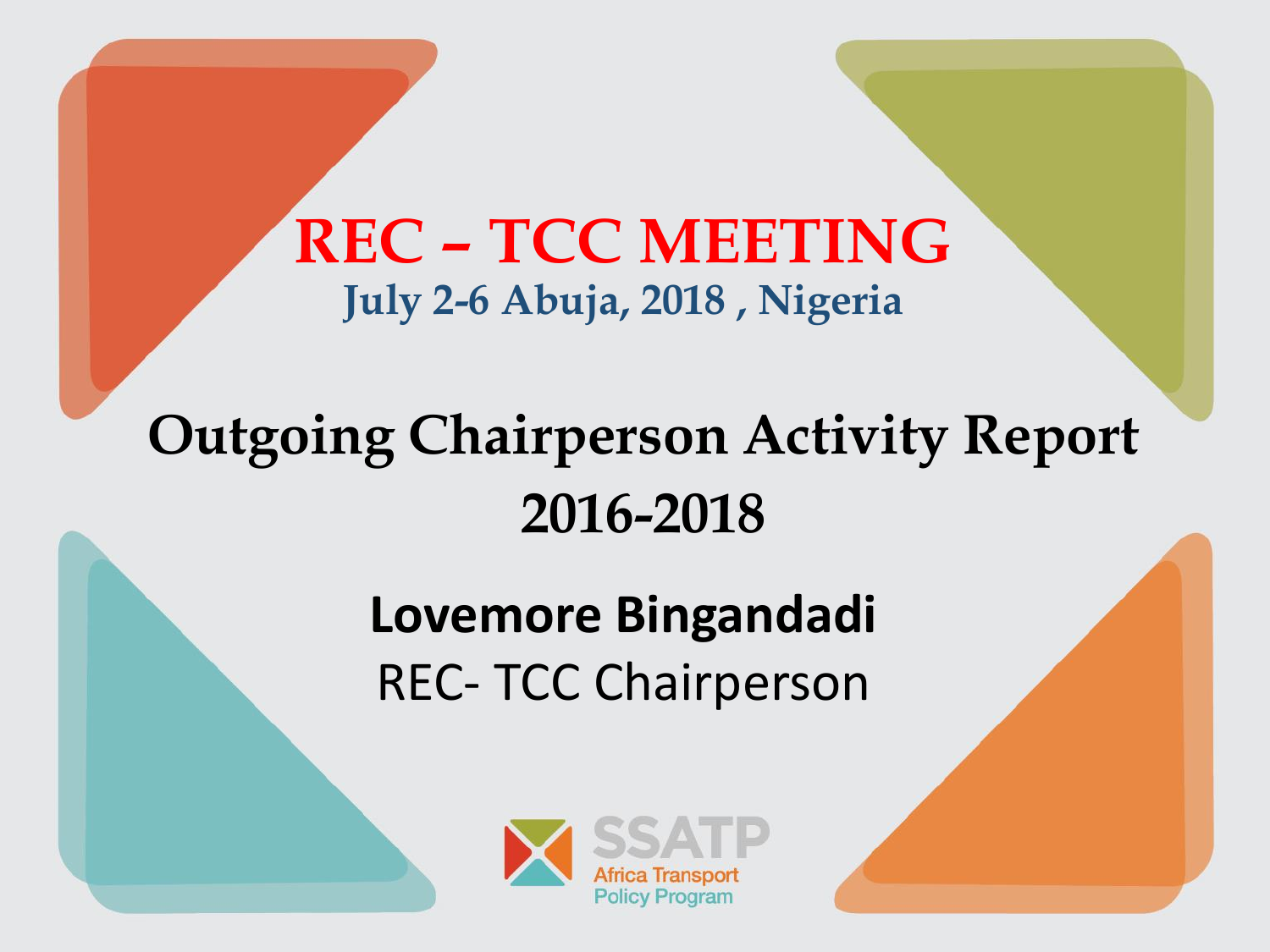# **Outline**

**Mandate and work program of the chair** 

Status of implementation

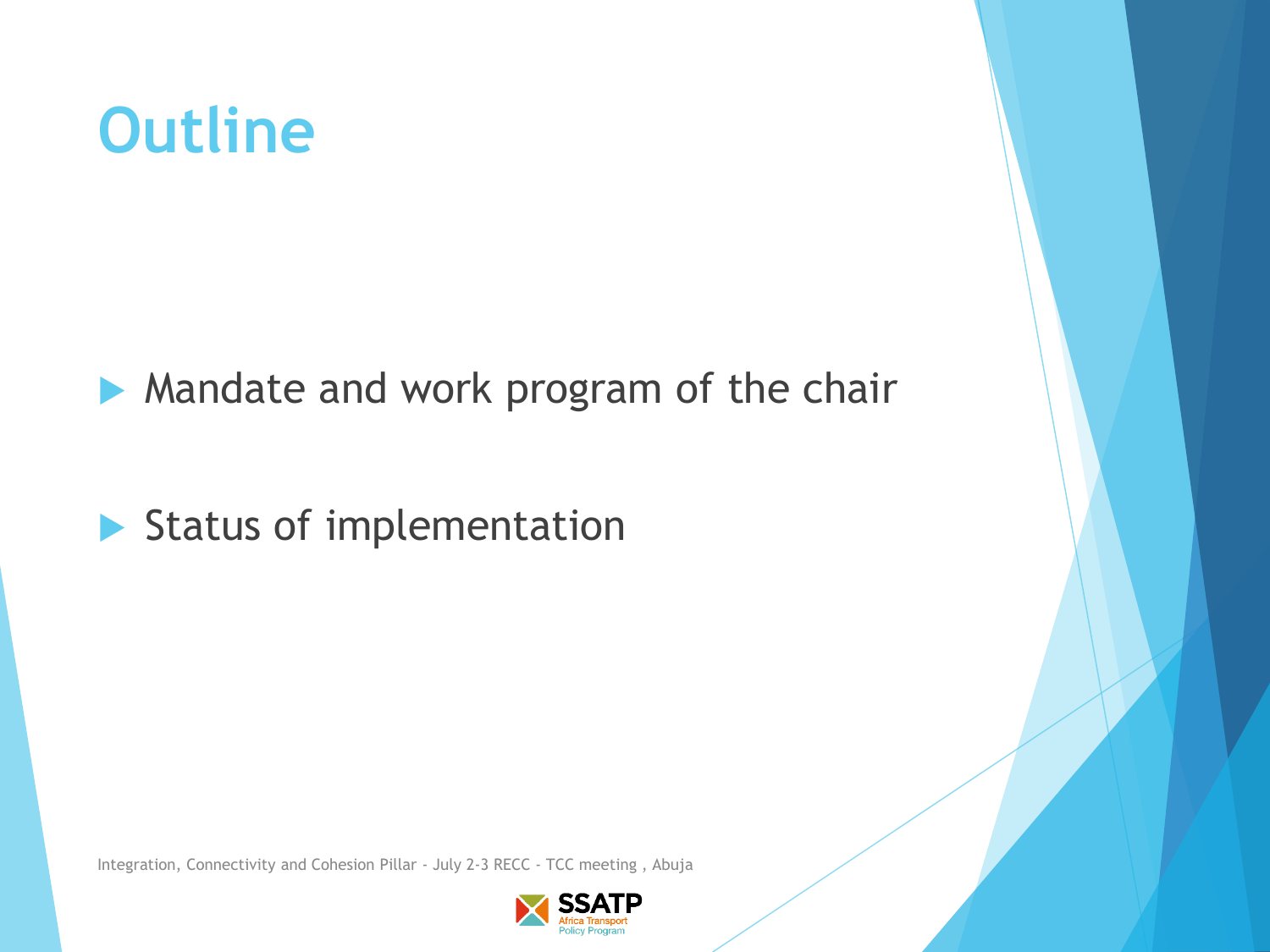### **Chair's mandate and work program**

- 1. Recommendations and guidance from REC TCC meetings (2015 and 2016):
- 2. Ex-officio SSATP Executive Committee Member
- 3. Liaison person with Continental Organizations and RECs
- 4. Facilitates activities in between meetings in order to promote SSATP DP3 Pillar A

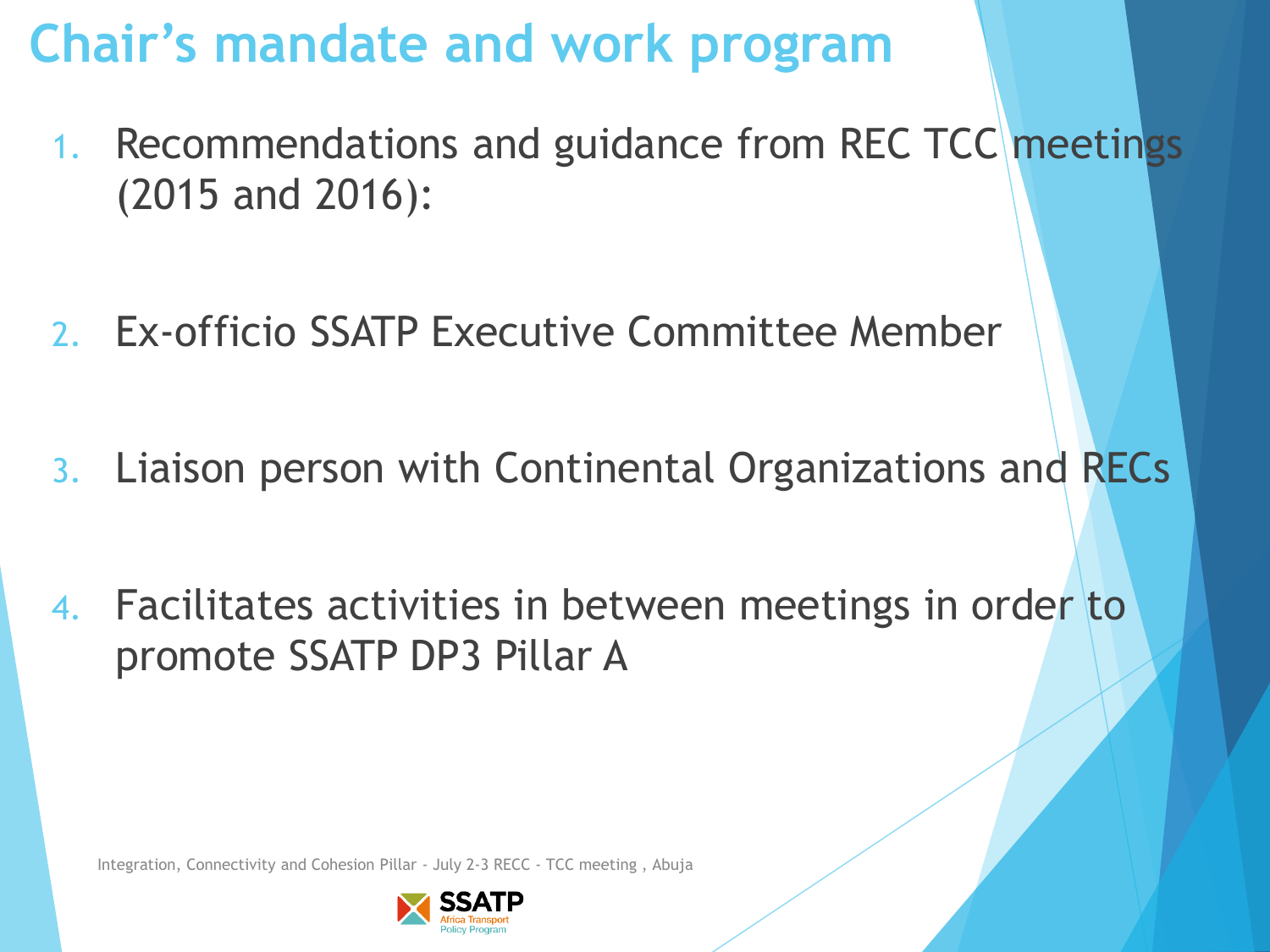## **Chair's mandate and work program**

- 1. Develop a draft program of work to be finalized with the SSTAP management (pending clarification on funding)
	- **Nisibility**
	- **Policy dialogue and Knowledge Sharing**
	- **Partnership development**
- 2. Suggestions from members on activities that he should perform in between meetings in order to promote SSATP DP3 Pillar A
- Recommendations from the 2017 AGM urging to leverage IT potential in reach out a coordination

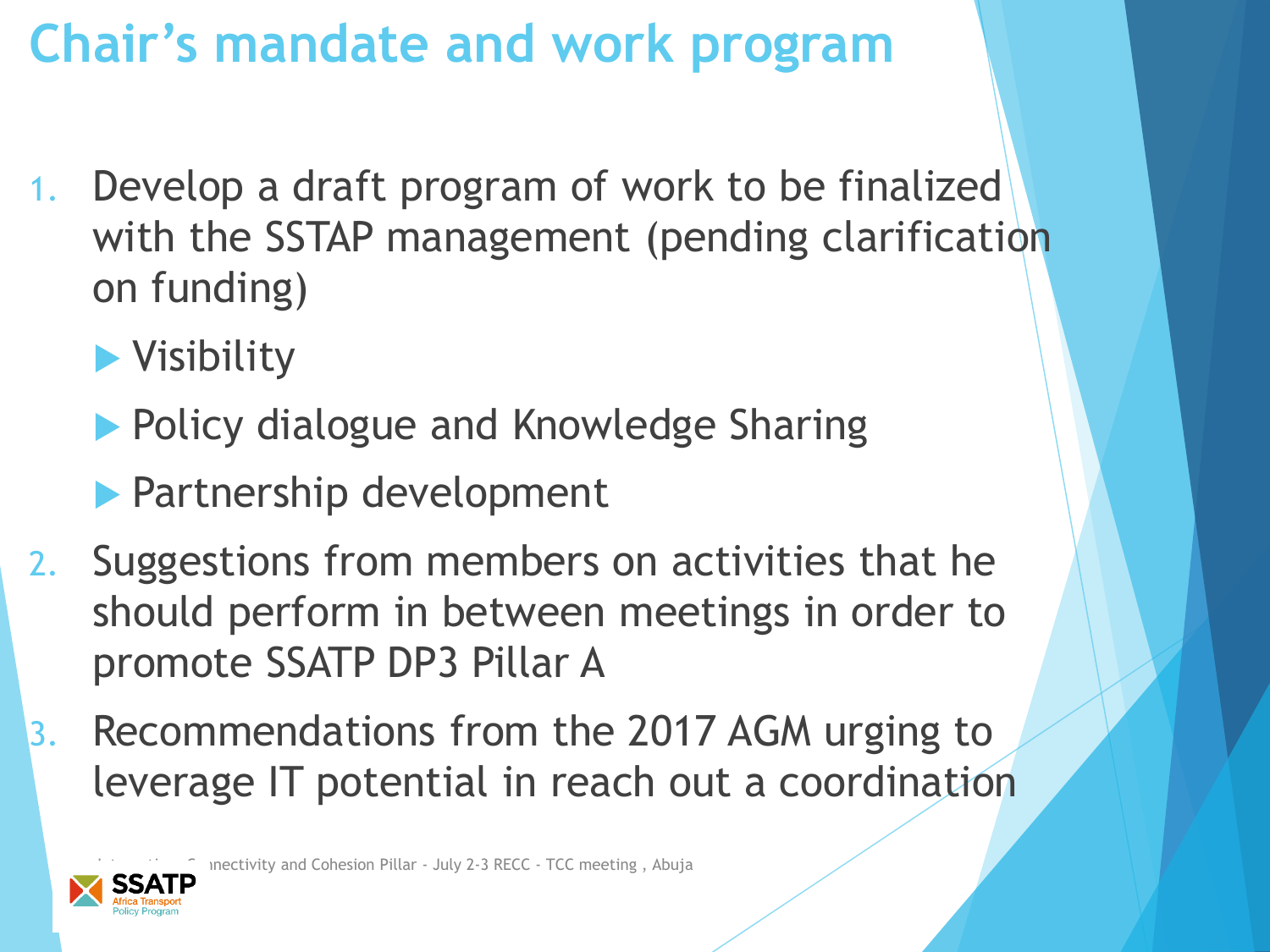# SSATP EC MEETINGS ATTENDED

- 1. SSATP Board Retreat January 2016
- 2. SSATP AGM February 2017
- 3. SSATP November 2017 REC TCC
- 4. SSATP January 2018 EC meeting
- ➢ **OUTCOMES**
- **1. DP3 Planning, monitoring and review**
- **2. Championing REC interests**
	- **3. Facilitation and liaison of Pillar A activities**

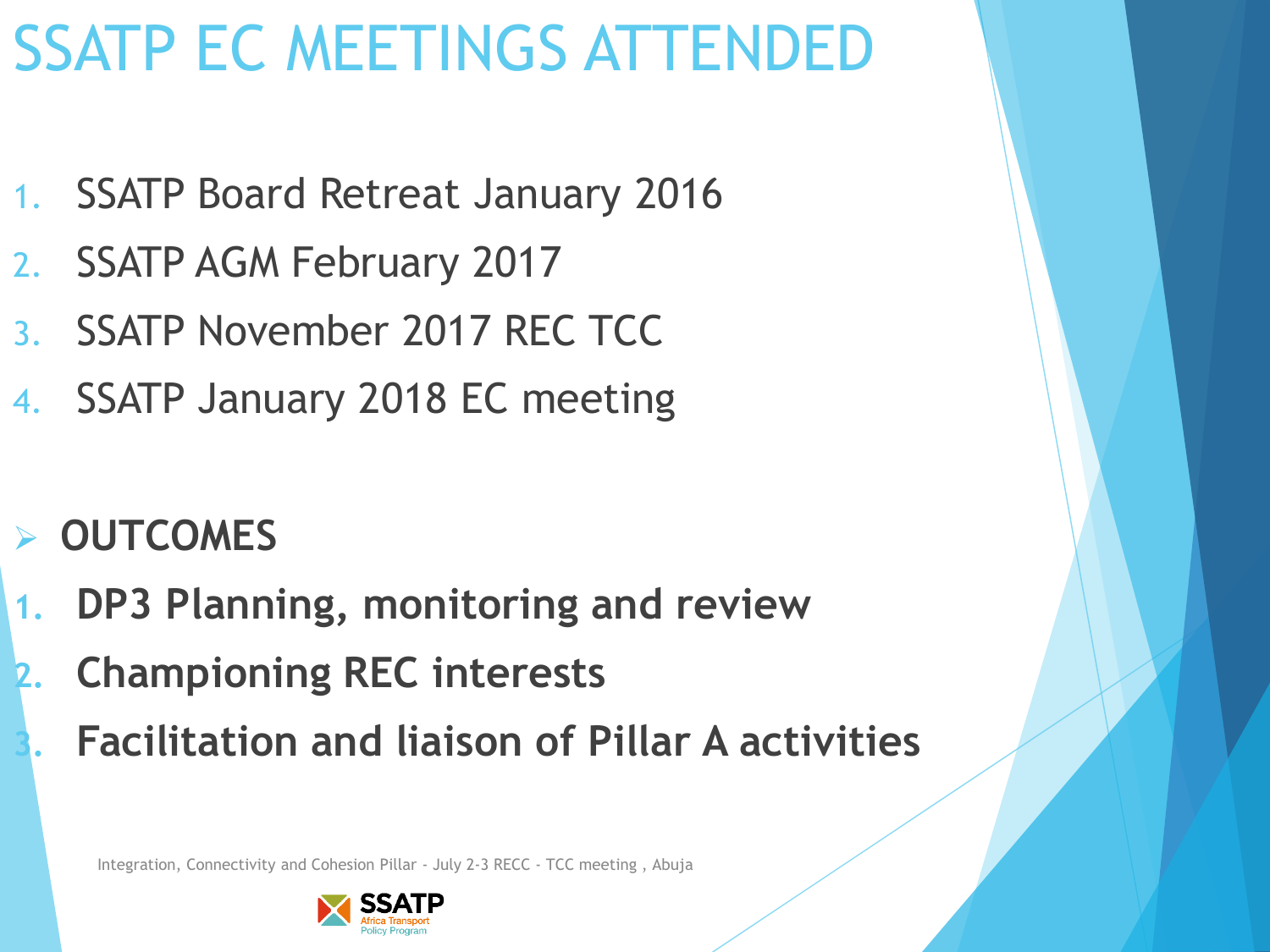## Other areas of REC chair involvement

- 1. Participated in February 2018 Webex meeting on the funding of the Truck Monitoring System ( SADC, EAC, IRU, USAID SATIH, ) and was instrumental in discussions leading to securing the approval of the USAID/ SATIH to Fund the Truck Monitoring System for a transitional period.
- 2. Facilitated the decision by the SADC Secretariat to take lead in coordination the process of the adoption of the revised MoA and Strategic Plan of MCLI.
	- 3. Facilitation of ongoing Road Side Stations study

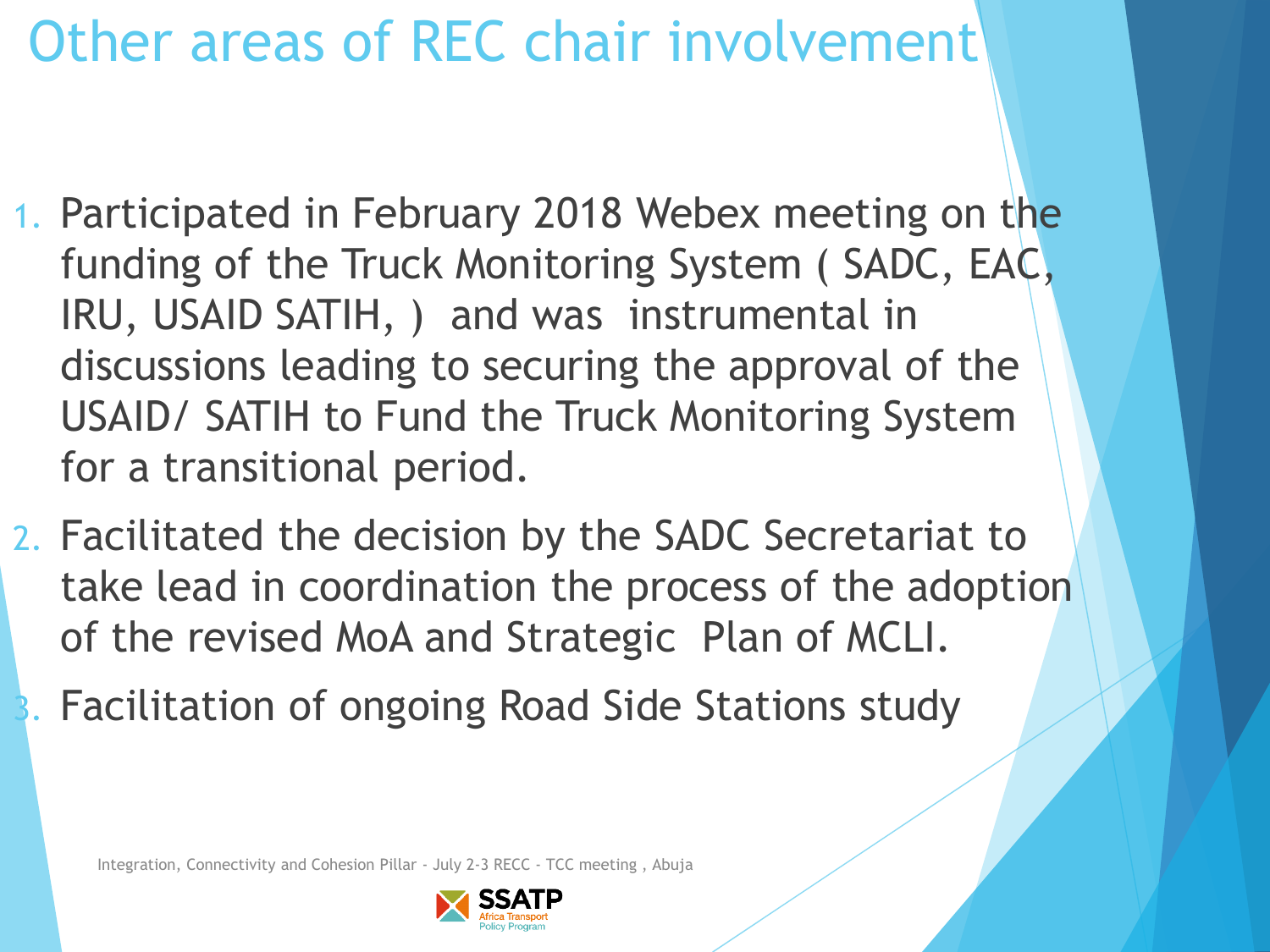### **Challenges /suggestions for the way forwally**

- 1. The TF does not provide for budget earmarked for a program of activities for the REC TCC chair
- 2. How to strengthen the role of the chair and facilitate the discharge of his/her mandate
- 3. Availability of the incumbent chairperson to discharge mandate
- 4. Support from the host REC in the discharge of mandate.
- 5. Leveraging the IT remote conferencing potential to optimize reach out and visibility
- 6. AU/UNECA support to chair
- Timely re election of chair

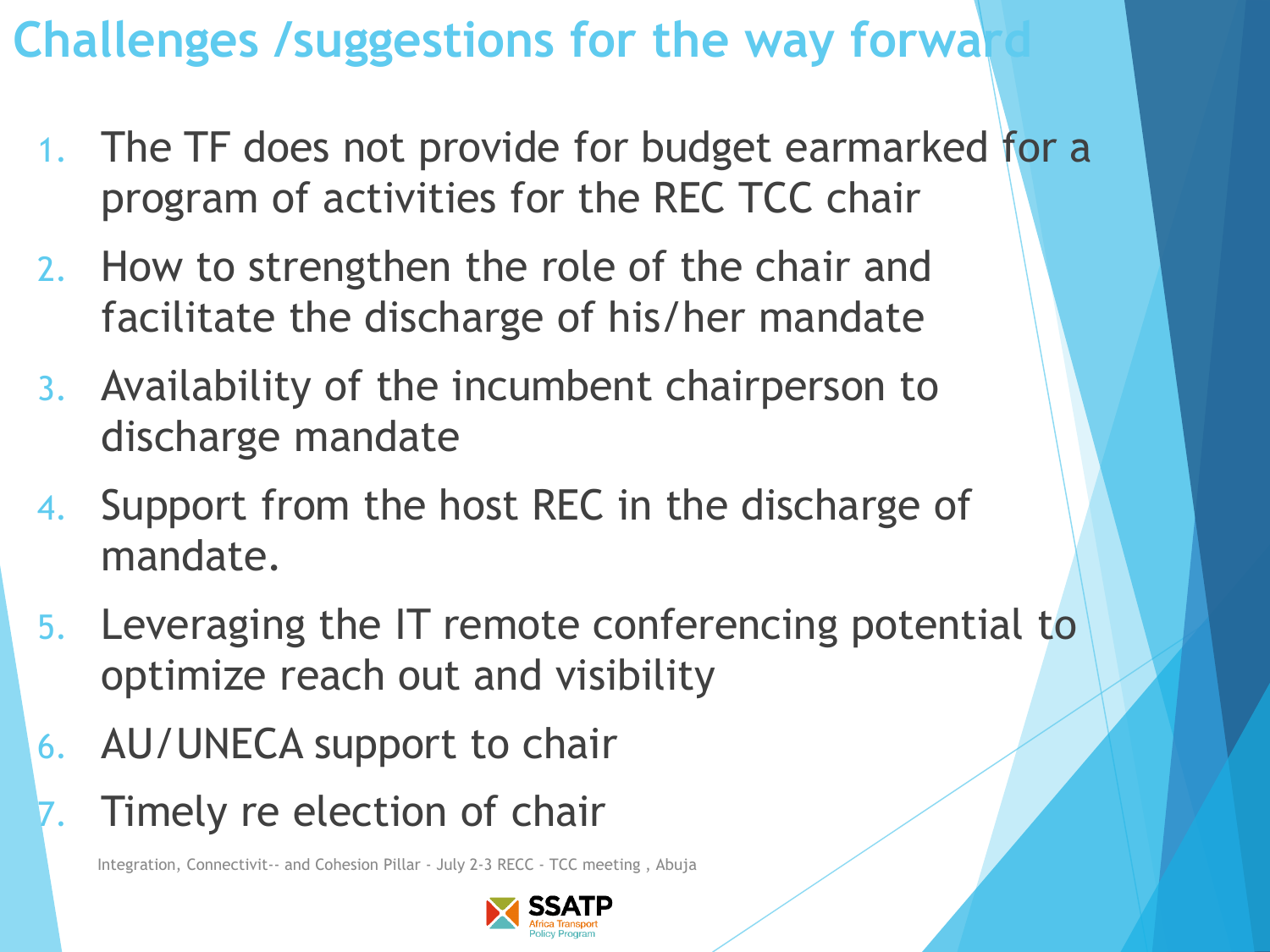#### **Thank you for appointing SADC to the role of REC TCC.**

**Gratitude to SADC Secretariat for giving me the opportunity to serve the continent.**

**Thank you to my peers, colleagues and fellow Trade and Transport Facilitation Practitioners and International Cooperating Partners for supporting me in playing the role of REC TCC Chairperson** 

#### **I look forward to life as retired REC TCC Chair and to supporting the incoming Chair!!**